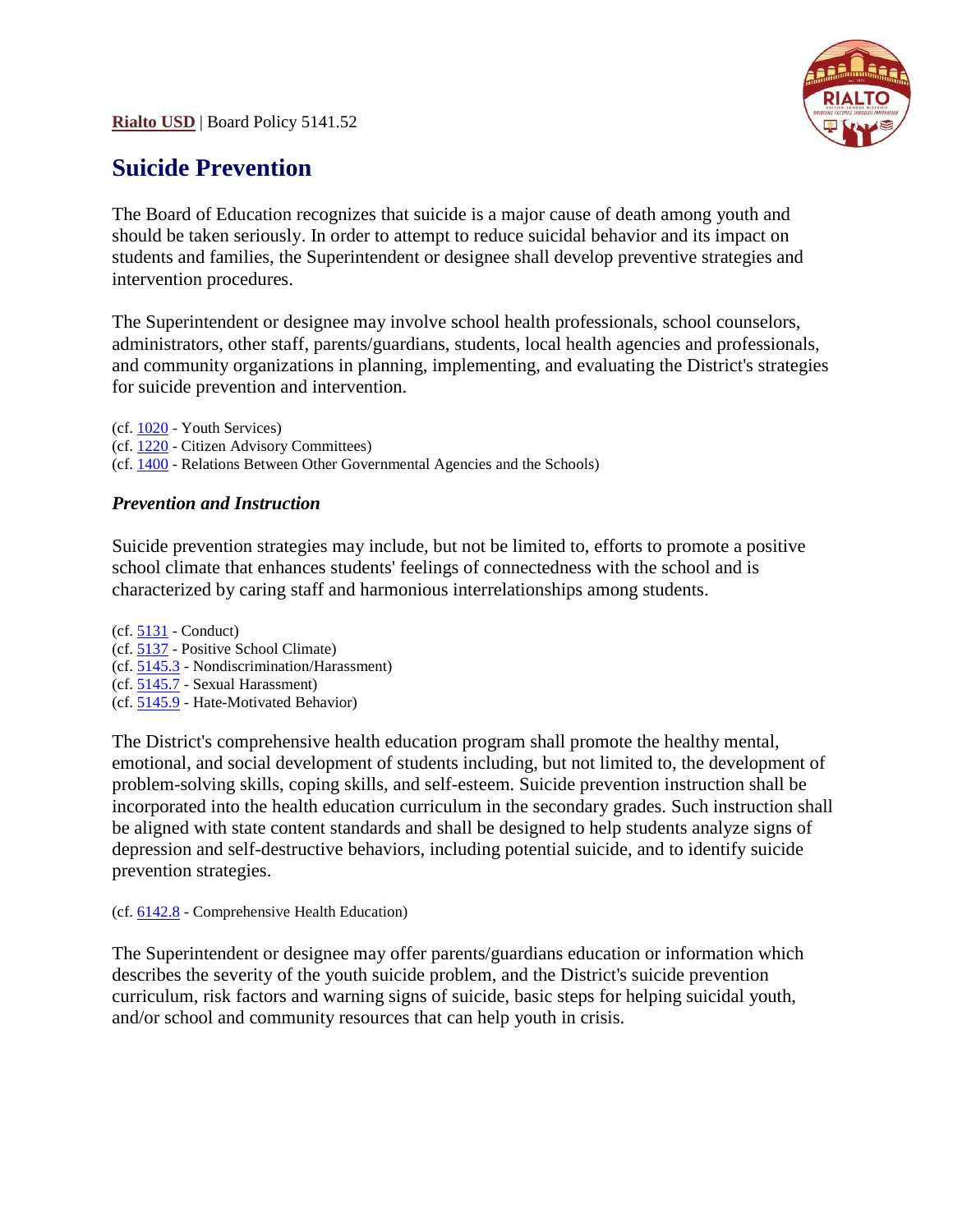## *Staff Development*

Suicide prevention training for staff shall be designed to help staff identify and respond to students at risk of suicide. The training shall be offered under the direction of a District counselor/psychologist and/or in cooperation with one or more community mental health agencies and may include information on:

1. Research identifying risk factors, such as previous suicide attempt(s), history of depression or mental illness, substance use problems, family history of suicide or violence, feelings of isolation, interpersonal conflicts, a recent severe stressor or loss, family instability, and other factors

(cf. [5131.6](http://www.gamutonline.net/district/whart/displayPolicy/659791/) - Alcohol and Other Drugs)

2. Warning signs that may indicate suicidal intentions, including changes in students' appearance, personality, or behavior

3. Research-based instructional strategies for teaching the suicide prevention curriculum and promoting mental and emotional health

4. School and community resources and services

```
(cf. 5141.6 - School Health Services)
(cf. 6164.2 - Guidance/Counseling Services)
```
5. District procedures for intervening when a student attempts, threatens, or discloses the desire to commit suicide

```
(cf. 4131/4231/4331 - Staff Development)
```
## *Intervention*

Whenever a staff member suspects or has knowledge of a student's suicidal intentions, he/she shall promptly notify the principal or school counselor.

(cf. [5141](http://www.gamutonline.net/district/whart/displayPolicy/659793/) - Health Care and Emergencies)

Students shall be encouraged to notify a teacher, principal, counselor, or other adult when they are experiencing thoughts of suicide or when they suspect or have knowledge of another student's suicidal intentions.

Whenever schools establish a peer counseling system to provide support for students, peer counselors shall complete the suicide prevention curriculum, including identification of the warning signs of suicidal behavior and referral of a suicidal student to appropriate adults.

(cf. 5138 - Conflict Resolution/Peer Mediation)